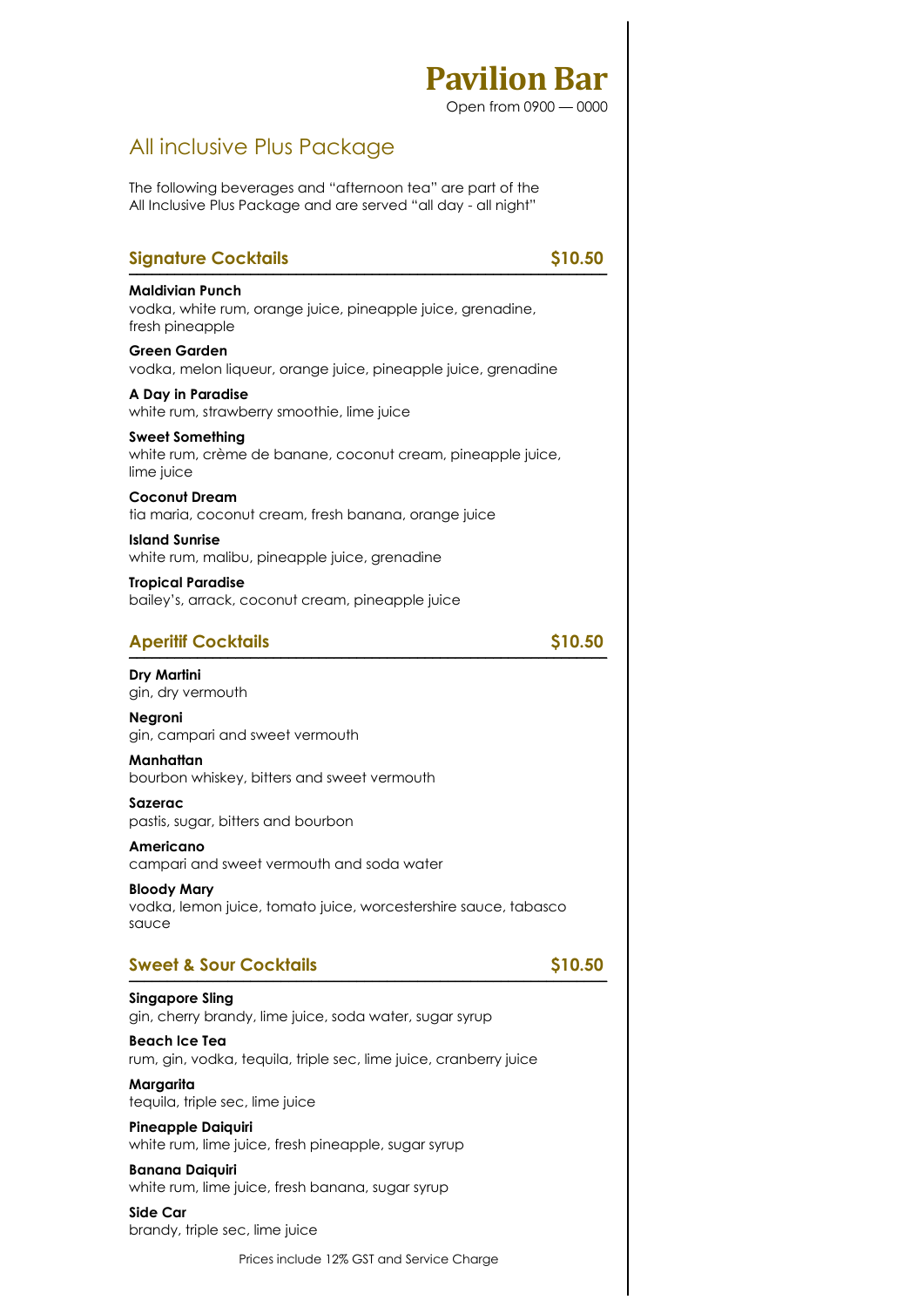

### All inclusive Plus Package

The following beverages and "afternoon tea" are part of the All Inclusive Plus Package and are served "all day - all night"

### **Tropical Classic Cocktails** \$10.50

### **Piña Colada**  malibu, white rum, pineapple juice, coconut cream

**Blue Lagoon**  vodka, blue curaçao, fresh lemon and lemonade

**Mai Tai**  dark rum, triple sec, orange & pineapple juice, grenadine

**Zombie**  dark rum, cherry brandy, pineapple juice, lime juice

**Swimming Pool**  vodka, blue curaçao, coconut cream, pineapple juice

**Tequila Sunrise**  tequila, orange juice, grenadine

### **Dessert Cocktails \$10.50**

**African Rambo**  dark rum, crème de cacao, kahlua

**Maldivian Dream**  kahlua, bailey's, crème de menthe

**Sweet Dream**  bailey's, white rum, pineapple juice, grenadine

**Brandy Alexander**  brandy, crème de cacao, cream

**White Russian**  vodka, kahlua, cream

#### **Mocktails \$9.00**   $MOCK$ TOIIS  $\frac{1}{2}$

**Fizz** 

orange juice, cranberry juice, soda water

**Refresher**  fresh ice tea, sprite

**Papaya Special**  fresh papaya, mango juice, lime juice, grenadine

**Coconut Kiss**  orange & pineapple juice, coconut cream

**Sunrise**  orange juice, mango juice, grenadine

**Coco Colada**  pineapple juice, coconut cream, sugar syrup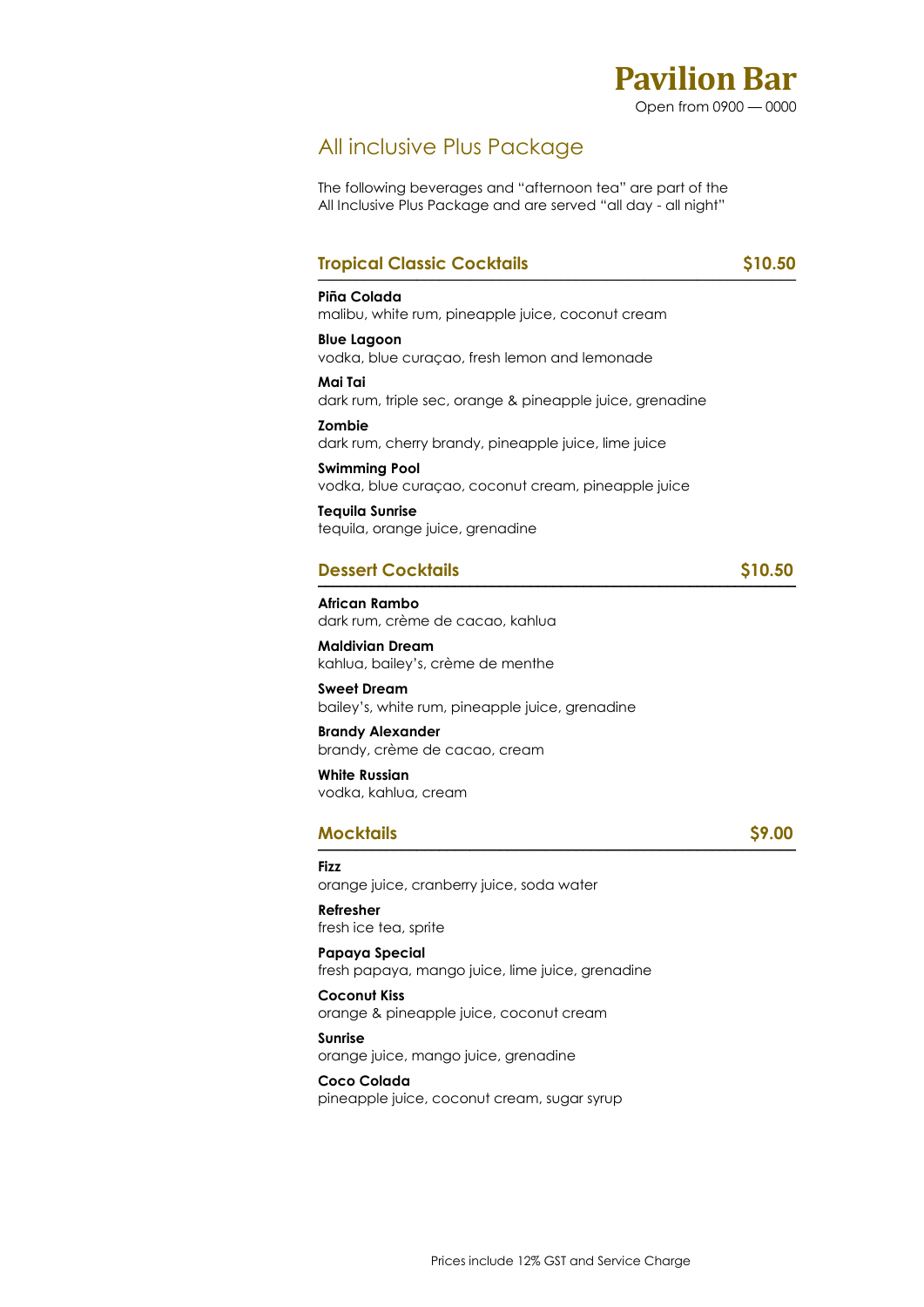Open from 0900 — 0000

## All inclusive Plus Package

The following beverages and "afternoon tea" are part of the All Inclusive Plus Package and are served "all day - all night"

| <b>House Wine by the Glass</b>                                                                                                                  | \$6.50           |
|-------------------------------------------------------------------------------------------------------------------------------------------------|------------------|
| Pearly Bay White / Red / Rosé<br><b>Bardo</b><br>White / Red                                                                                    |                  |
| <b>Draught Beer</b>                                                                                                                             | \$6.00           |
| Carlsberg / Lion                                                                                                                                |                  |
| <b>House Spirits</b>                                                                                                                            | \$7.00           |
| Whisky, Vodka, Brandy, Gin, Rum, Tequila                                                                                                        |                  |
| Water                                                                                                                                           |                  |
| Meeru Still Water 100cl                                                                                                                         | \$3.00           |
| Meeru Sparkling Water 100cl<br>Mineral Water 150cl                                                                                              | \$3.50<br>\$4.50 |
| <b>Soft Drinks</b>                                                                                                                              | \$5.00           |
| Coke, Diet Coke, Zero Coke, Sprite, Fanta Orange, Ginger Ale, Soda<br>Water, Tonic Water, Bitter Lemon, Lemon & Peach Ice Tea,<br>Fresh Ice Tea |                  |
| <b>Juices</b>                                                                                                                                   | \$5.00           |
| Orange, Apple, Pineapple, Tomato, Grapefruit, Mango, Cranberry                                                                                  |                  |
| <b>Hot &amp; Cold Beverages</b>                                                                                                                 |                  |
| Coffee                                                                                                                                          | \$4.00           |
| Tea                                                                                                                                             | \$4.00           |
| Ice Coffee                                                                                                                                      | \$5.50           |
| Espresso                                                                                                                                        | \$4.00           |
| Double Espresso                                                                                                                                 | \$7.00           |
| <b>Hot Chocolate</b><br>Latte                                                                                                                   | \$5.00           |
| Cappuccino                                                                                                                                      | \$5.00<br>\$5.00 |
| Macchiato                                                                                                                                       | \$5.00           |
| Irish Coffee                                                                                                                                    | \$10.00          |
|                                                                                                                                                 |                  |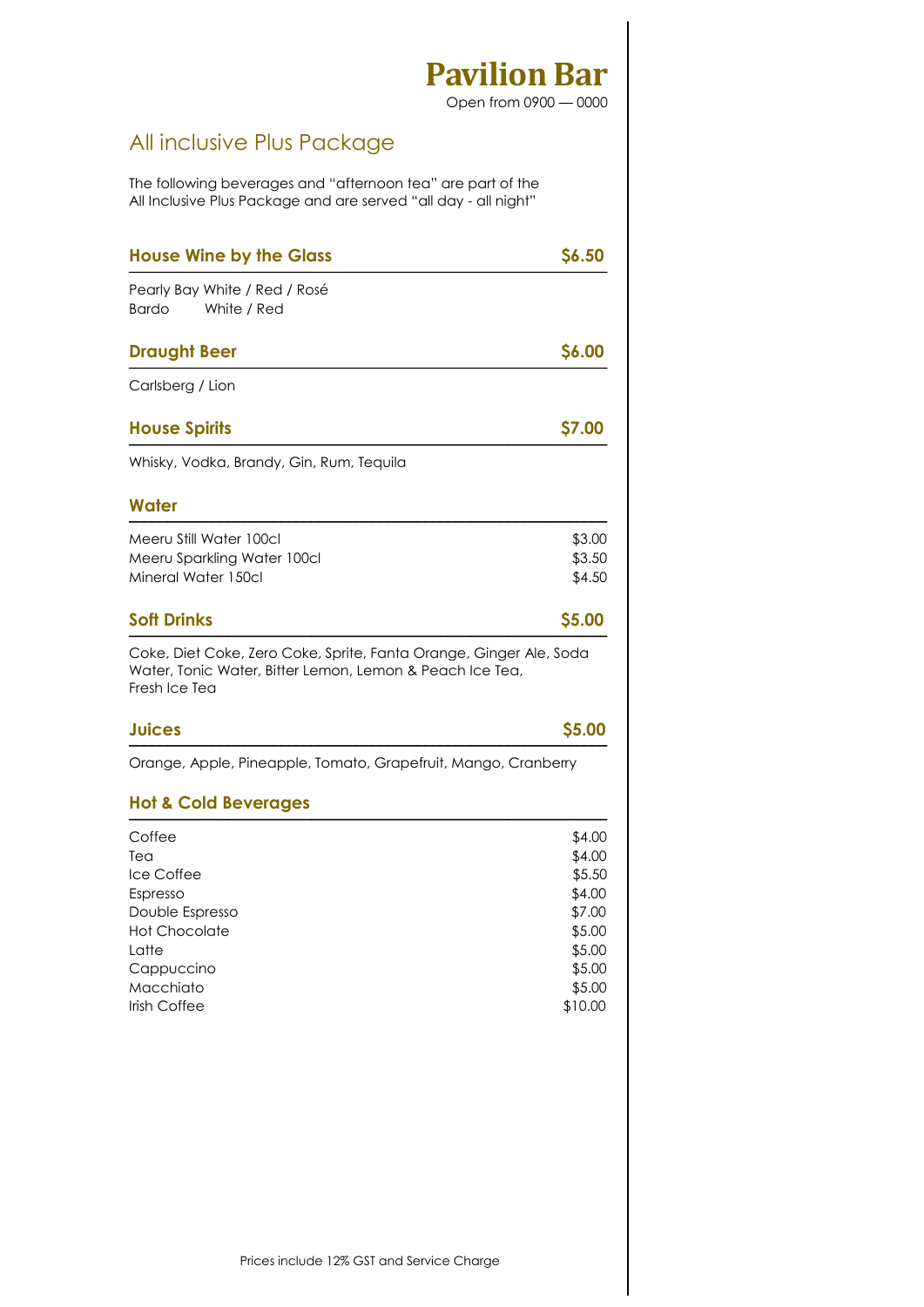Open from 0900 — 0000

| <b>Blended Whisky, 4cl</b>       |                  |
|----------------------------------|------------------|
| Johnnie Walker Red Label         | \$9.00           |
| <b>Ballantines 12 Years</b>      | \$12.00          |
| Johnnie Walker Black Label       | \$12.00          |
| Chivas Regal 12 Years            | \$12.00          |
| Johnnie Walker Blue Label        | \$25.00          |
| <b>Single Malt Whisky, 4cl</b>   |                  |
| Glenfiddich                      | \$12.00          |
| <b>Other Whisky, 4cl</b>         |                  |
| <b>Jack Daniels</b>              | \$9.00           |
| Jameson                          | \$9.00           |
| Canadian Club                    | \$9.00           |
| Rum, 4cl                         |                  |
| Bacardi White / Gold             | \$8.50           |
| Malibu                           | \$8.50           |
| Cachaca<br>Captain Morgan Dark   | \$8.50<br>\$8.50 |
|                                  |                  |
| Tequila, 4cl                     |                  |
| White / Gold                     | \$8.50           |
| Gin, 4cl                         |                  |
| <b>Beefeater</b>                 | \$8.50           |
| Gordon's                         | \$8.50           |
| <b>Bombay Sapphire</b>           | \$10.00          |
| Vodka, 4cl                       |                  |
| Sky                              | \$8.50           |
| Smirnoff                         | \$10.00          |
| <b>Grey Goose</b>                | \$10.00          |
| <b>Brandy / Cognac, 4cl</b>      |                  |
| Calvados                         | \$9.00           |
| Martell VSOP<br>Remy Martin VSOP | \$13.00          |
|                                  | \$15.00          |